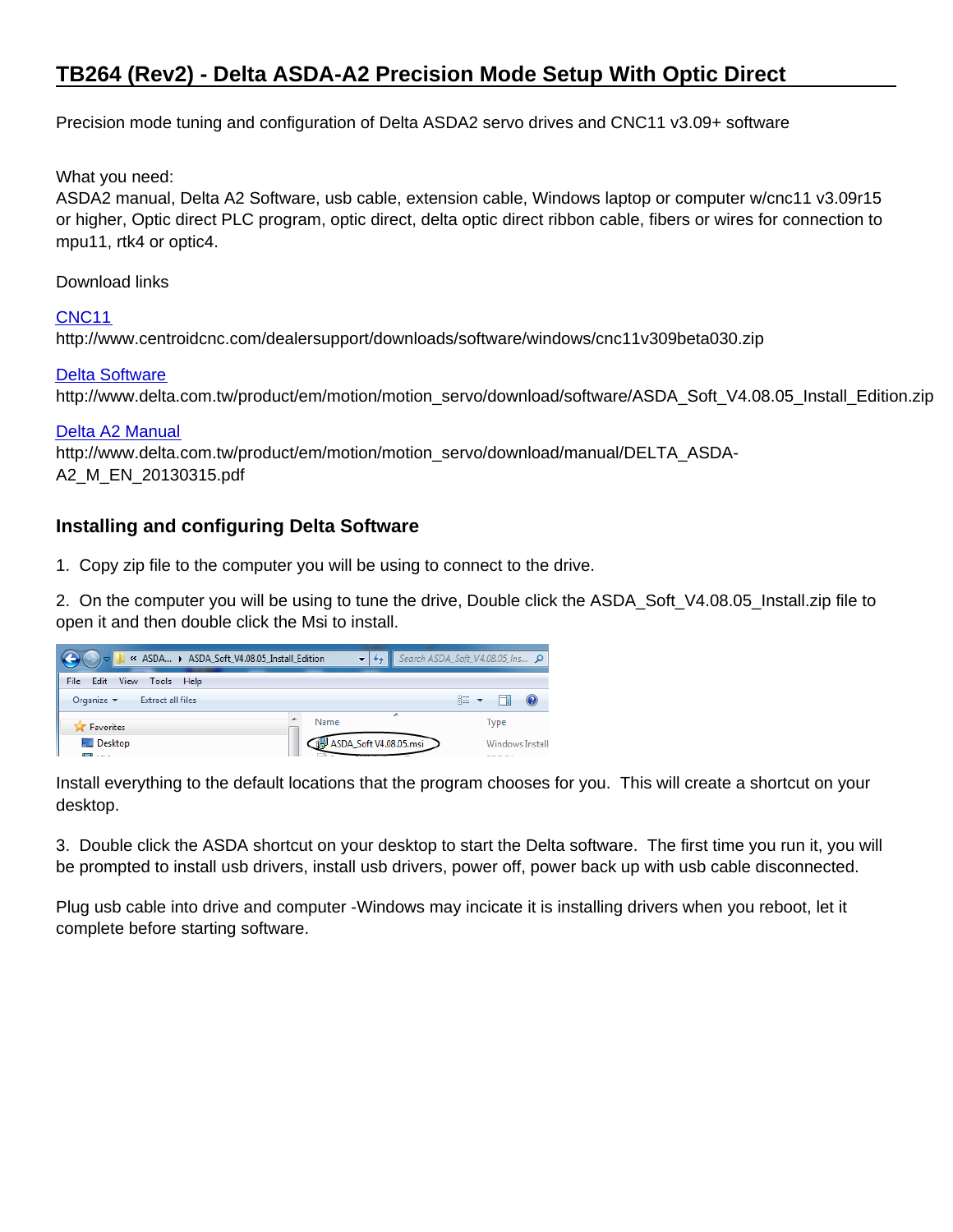4. Start ASDA software - you will be prompted to select a language. After you have selected a language, click on the "COM Port Setting" tab, then click on the down arrow of the dropdown box and scroll down to select ASDA-A2, click ok to set drive type and language.

| $\mathbf{x}$<br>ASDA_Soft - Setting                                                       | $\mathbf{x}$<br>ASDA_Soft - Setting                                                                                                                                                                                                                                                   |
|-------------------------------------------------------------------------------------------|---------------------------------------------------------------------------------------------------------------------------------------------------------------------------------------------------------------------------------------------------------------------------------------|
| COM Port Setting Language<br>Language Setting<br>$C$ 1. English<br>○ 2. 繁體中文<br>○ 3. 简体中文 | COM Port Setting Danguage<br>⊙ Off-Line<br>© On-Line<br><b>Select Device : ASDA-A</b><br>Auto Detect<br><b>ASDA-A</b><br>$ASDA-A+$<br>$_{Po}$ ASDA-AB<br>$\overline{\mathbf{v}}$ Assign Por<br><b>ASDA-B</b><br><b>▽</b> Assign Station<br>ASDA-A2<br>Star ASDA-B2<br><b>ASDA-B2L</b> |
|                                                                                           | Baud Rate: 0: 4800<br>$\overline{\phantom{a}}$<br>Protocol: $6:8,N,2$ (RTU) $\rightarrow$<br>Write to Drive<br>X Cancel<br>$\checkmark$ OK<br><sup>O</sup> Help                                                                                                                       |

5. Click autodetect, to configure your com port settings. If not succesfull, try powering off and back up again. After it has autodetected, click ok. Notice that the drive has now come online.

| $\Sigma$<br><b>ASDA_Soft - Setting</b>                                                                                               |
|--------------------------------------------------------------------------------------------------------------------------------------|
| COM Port Setting   Language                                                                                                          |
| © On-Line<br><b>Off-Line</b>                                                                                                         |
| <b>Select Device : ASDA-A2</b><br><b>Auto Detect</b>                                                                                 |
| [COM3]: Port_#0001.Hub_#0001                                                                                                         |
| Silicon Labs CP210x USB to UART Bridge (COM3)<br>X<br>Delta ASDA-Soft<br><b>Auto Detection Success!</b><br><b>Manual Settini</b><br> |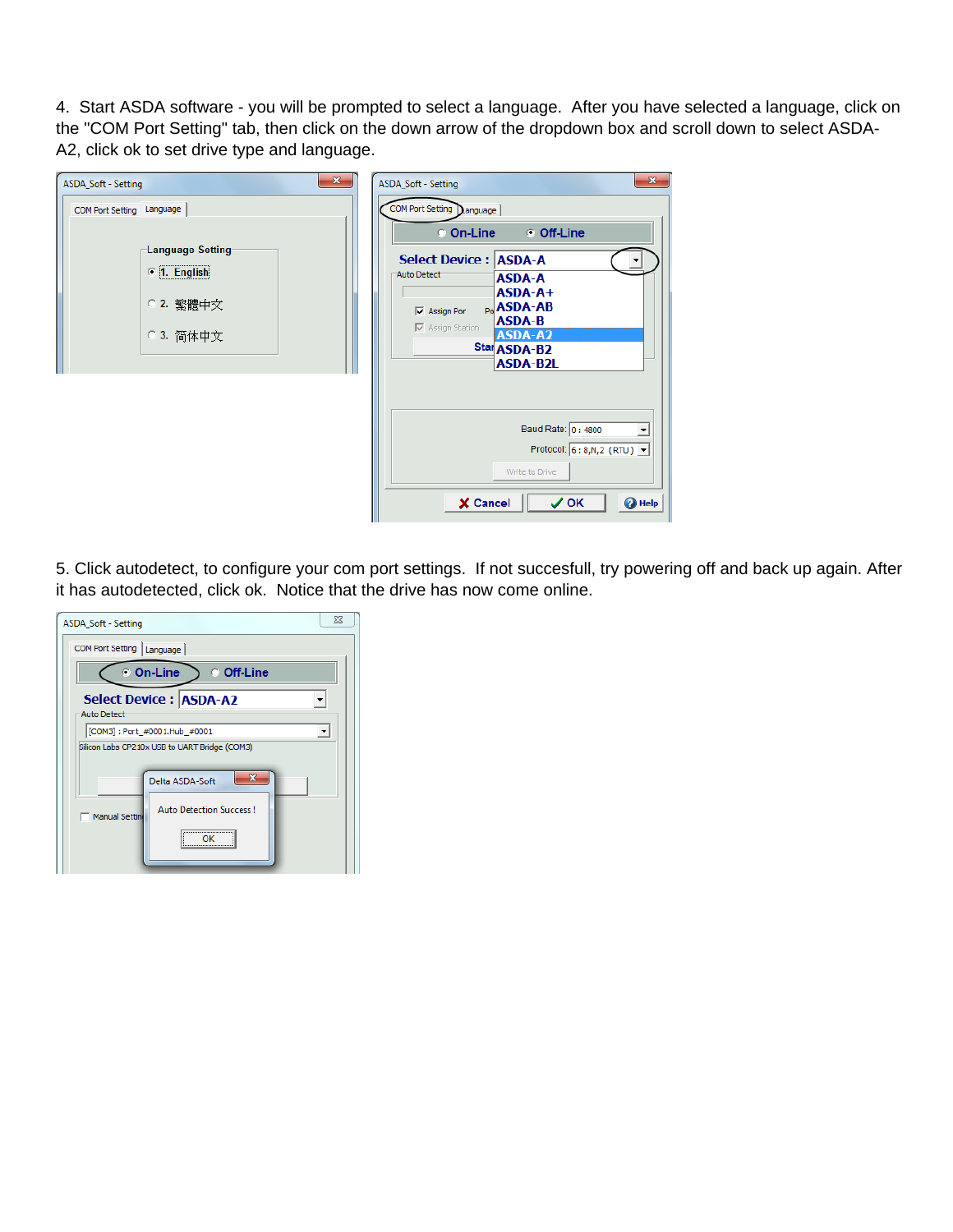# **Configuring and Tuning Delta ASDA-A2 Drives For Precision Mode Opearation**

1. ALWAYS begin by setting the drive back to factory default configuration. To do this, select "Parameter Function" from the menu bar at the top of the screen. Select "Parameters Editor" from the dropdown. When the editor screen fills, it fills with the default settings for the drive, now just click the icon with the arrow pointing at the drive to send the default parms to the drive.

| c<br>Delta ASDA-Soft - ASDA-A2 Servo                                                   | у.<br>Delta ASDA-Soft - ASDA-A2 Servo                                                                         |
|----------------------------------------------------------------------------------------|---------------------------------------------------------------------------------------------------------------|
| Window<br><b>Descript</b><br><b>Tools</b> Parameter Function<br><b>File</b><br>Setting | Setting Tools Parameter Function Window Descriptions<br><b>File</b>                                           |
| <b>MOL</b><br>0<br>區<br><b>C</b> Cal Parameters Editor<br>Parameter Initial Wizard     | 臥<br><b>ØØYDA A©®%∂∤ 00∦</b><br><b>ON LINE</b>                                                                |
| $E$ E-CAM                                                                              | Parameters Editor1 : [ASDA-A2 Servo] C:\Users\dad-acer\Documents\drive1org.PAR                                |
| <b>S</b> PR Mode Setup                                                                 | 必易而<br>888<br>58<br>Q 2 0<br>c H<br>氠                                                                         |
| T Capture/Compare                                                                      | $P7-XX$<br>$P 2 - XX$<br>$P3 - XX$<br>$P_6 - XX$<br>$PQ - XX$<br>$P_1 \times X$<br>$P = 4 - XX$<br>$P_5 - XX$ |
|                                                                                        | Parameter value <sup>*</sup> Unit<br>Min<br>Code<br>V 1.033<br>Max                                            |
|                                                                                        | $P2 - 00$<br><b>KPP</b><br>97<br>rad/s<br>10<br>2047                                                          |
|                                                                                        | $ P2 - 01 $<br><b>PPR</b><br>100<br>500<br>$\frac{9}{6}$<br>10                                                |
|                                                                                        | $ P2 - 02 $<br>50<br><b>PFG</b><br>$\frac{9}{6}$<br>100<br>10                                                 |
|                                                                                        | $P2 - 03$<br>5<br>2<br>PFF<br>100<br>ms                                                                       |
|                                                                                        | $ P2 - 04 $<br>389<br><b>KVP</b><br>10<br>rad/s<br>8191                                                       |

Select "Write All" when prompted to write just the changed or write all parameters to the drive. You may see a few errors about being unable to write certain parms - it is safe to ignore them.

| ASDA_Soft      |                                                                    | $\mathbf{x}$<br>$\blacksquare$ |
|----------------|--------------------------------------------------------------------|--------------------------------|
|                | <b>Write Parameters to Driver</b>                                  |                                |
| Write Option : | <b>C</b> Write Changed Parameters<br><b>C</b> Write All Parameters | <b>Write</b><br>X Cancel       |

2. Since some parameters require the drive to be rebooted before they take effect, remove power from the drive, wait 10 seconds and then power the drive back up. If the menu bar at the top of the screen indicates "Off Line", click on it to toggle the drive to "On Line"

| Delta ASDA-Soft |  |                                                           |  |                 |  |
|-----------------|--|-----------------------------------------------------------|--|-----------------|--|
|                 |  | File Setting Tools Parameter Function Window Descriptions |  |                 |  |
|                 |  | KKSYYTTYNGSYYTTY                                          |  | <b>OFF LINE</b> |  |
|                 |  |                                                           |  |                 |  |
|                 |  |                                                           |  |                 |  |
|                 |  |                                                           |  |                 |  |
|                 |  |                                                           |  |                 |  |
|                 |  |                                                           |  |                 |  |
|                 |  |                                                           |  |                 |  |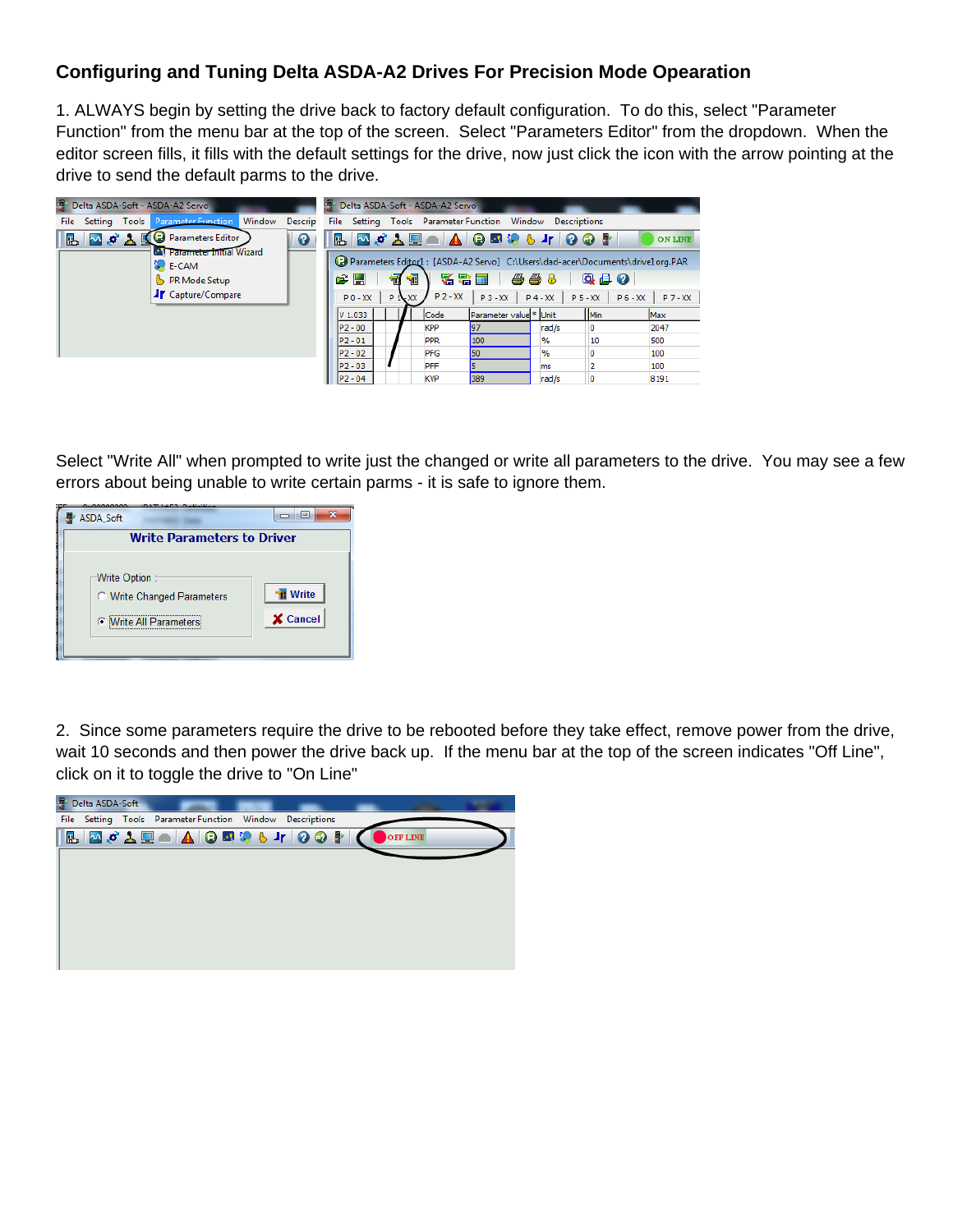3. As in step 1, Open the "Parameters Editor" from the "Parameter Function" Drop Down Menu and set the following parameters to configure the drive for precision mode operation:

Note Use the tabs at the top of the parameter editor screen to select the parameter group (01-, 02- etc..for editing

- P01-00 0x1000 Encoder is AB Pulse output
- P01-01 0x0100 Precision Mode control
- P01-40 3000\* Motor Max Commanded RPM. Depends on motor
- P01-41 200 Max Analog Torque command
- P01-44 320000 Encoder output pulses\*\*Delta encoder line count
- P01-45 8192 Centroid pulse input ratio
- P01-46 8192 Encoder output pulses\*\*
- P01-55 3000\* Max allowed RPM of motor. Depends on motor
- P02-10 0x0101 DIO1 Drive Enable
- P02-11 0x0000 DIO2 not used
- P02-12 0x0000 DIO2 not used
- P02-13 0x0000 DIO3 not used
- P02-14 0x0102 DIO5 Reset Servo Drive
- P02-15 0x0000 Disable + limit switch
- P02-16 0x0000 Disable limit switch
- P02-17 0x0000 Disable EMGS function
- P02-21 0x0108 DO4-Motor Brake Output
- P02-32 0x0000 Continuous tuning mode
- P02-33 0x0000 Semi Auto Mode Inertia Adjustment
- P02-47 0x0000 Auto Resonance Suppression
- P02-66 0x0004 Auto-reset Undervolt error

After you have set all the parameters above click the icon with the arrow pointing at the drive to send the precision mode parameters to the drive. Select "Write All" when prompted to write just the changed or write all paramaters to the drive.(Just as you did in step#1 when writing the default parameters to the drive). You may see a few errors about being unable to write certain parms - it is safe to ignore them.

4. Unplug the power from the drive and plug it back in to reboot the drive.

 5. When the drive is back up, restart the software. If the menu bar at the top of the screen indicates "OFF Line", click it to toggle the drive online.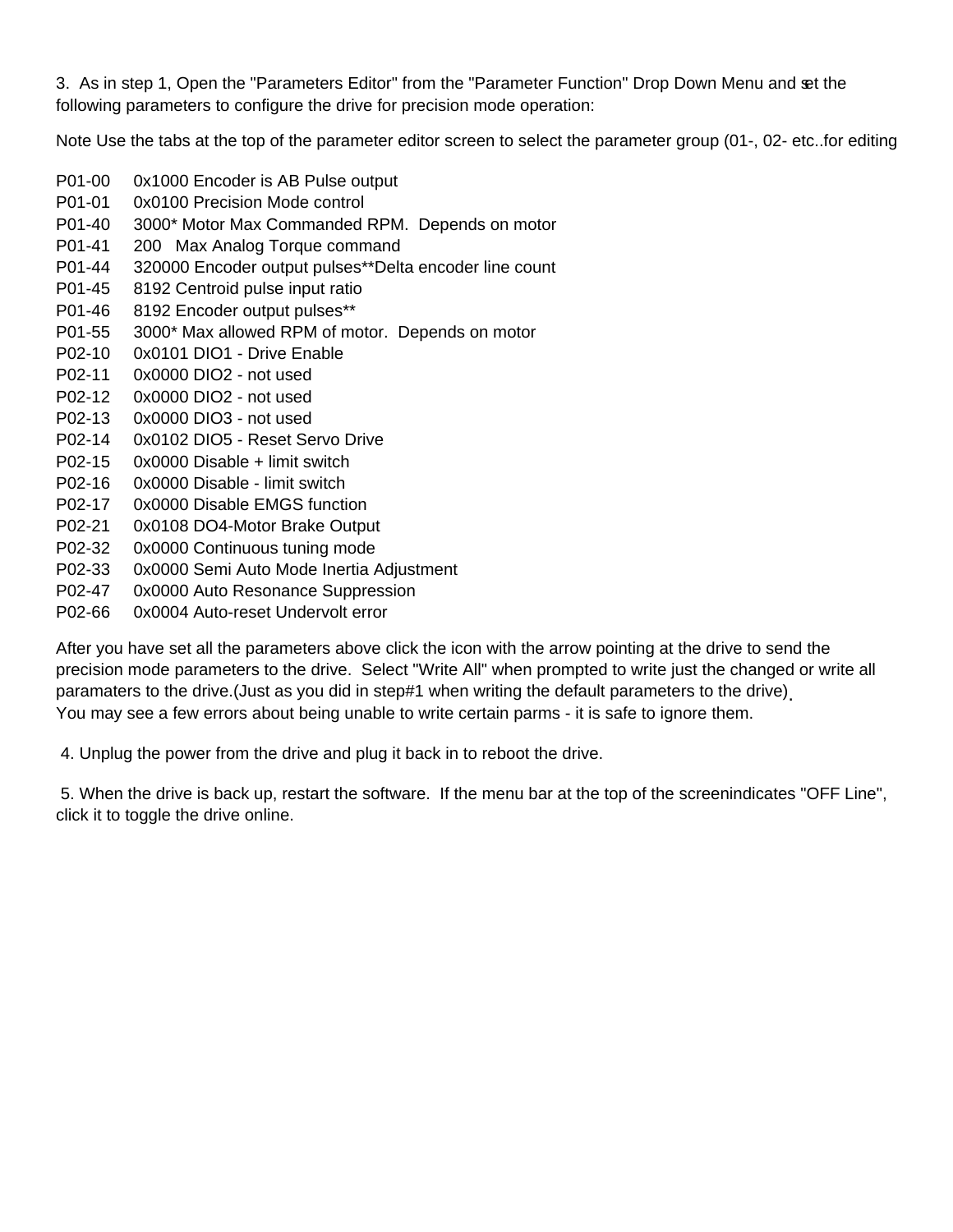6. Select "Tools" from the menu bar and then click "Auto Gain Tuning" from the drop down. At the top right of the screen, check the box for "Enable Gain Control Panel". When the Gain Control Panel is displayed, click "Servo On". Use the arrow button(s) to jog to the first poistion you wish to move to while tuning and then click the "Position 1" button. Now use the arrow button(s) to the second position you wish to use for tuning (should be a couple of inches from the first position) and and click "Position 2" button. Then click start to begin tuning.

|                 |                                  | Delta ASDA-Soft - ASDA-A2 Servo                                                                                                                                  |        |              | To Enable Gain Control Panel                                                                                                                                                              |
|-----------------|----------------------------------|------------------------------------------------------------------------------------------------------------------------------------------------------------------|--------|--------------|-------------------------------------------------------------------------------------------------------------------------------------------------------------------------------------------|
| Setting<br>File | Tools                            | <b>Parameter Function</b>                                                                                                                                        | Window | Descriptions |                                                                                                                                                                                           |
| 區               | M <sub>0</sub> M <sub>cope</sub> | Auto Gain Tuning<br><b>Digital IO</b> / Ing Control<br>Status Monitor<br><b>ASDA</b> MSizing Tool<br>System Analysis<br>Z-position Function<br>Alarm Information | A,     | <b>TOOL</b>  | Servo On<br>Servo ON<br>Alarm Reset<br>No Alarm<br><b>Acceleration Time</b><br>200<br><b>Deceleration Time</b><br>200<br>Accel /Decel S-curve 20<br>Jog Speed 200<br>(1~3000)<br>Download |
|                 |                                  |                                                                                                                                                                  |        |              | : Jog<br>÷                                                                                                                                                                                |
|                 |                                  |                                                                                                                                                                  |        |              | Motor feedback position[user unit]<br>$\vert$ 0<br>Position 1<br>-308526<br>Position 2<br>$-99097$<br><b>Present Position</b>                                                             |
|                 |                                  |                                                                                                                                                                  |        |              | Start.<br>Time Cycle 500<br>m€<br>4.7<br>Est. JL/Jm :<br>Set J<br><b>IA EFT</b>                                                                                                           |

7. Watch the value in Est. Jl/Jm box at the bottom of the screen, when it stops changing (less than a minute) you can stop the auto tune. Press Set J, then press the "Compute" button in the upper section of the screen and then press the ===>> button in the bottom section of the screen to send the data to the drive.

| <b>Auto Gain Tuning</b>                                                                                                                                                                                                                                                                                                                                                                       | $\Box$<br>$\Box$                                                                   |
|-----------------------------------------------------------------------------------------------------------------------------------------------------------------------------------------------------------------------------------------------------------------------------------------------------------------------------------------------------------------------------------------------|------------------------------------------------------------------------------------|
| <sup>2</sup> HELP<br>Off - line Computation                                                                                                                                                                                                                                                                                                                                                   | <b>□ Enable Gain Control Panel</b>                                                 |
| ASDA-A2<br>Rigid Holding: 1<br>$\vert$<br>Bandwidth: 52<br>Ratio of inertia: 4.7<br>Hz                                                                                                                                                                                                                                                                                                        | Servo On<br>Servo ON<br>Alarm Reset<br>No Alarm<br><b>Acceleration Time</b><br>200 |
| Show current ratio of inertia<br><b>Read from Device</b><br>Compute                                                                                                                                                                                                                                                                                                                           | <b>Deceleration Time</b><br>200<br>Accel /Decel S-curve 20                         |
| <b>Calculation</b><br><b>In Drive</b><br>P1-37 Load Inertia Ratio:<br>4.7<br>4.5<br>⊽<br>0.1times<br>$\overline{\mathbf{v}}$<br>P2-00 Position Loop P gain:<br>84<br>81<br>$\overline{\mathbf{v}}$<br>P2-02 Position Feedforward:<br>50<br>50<br>$\overline{\blacktriangledown}$<br>339<br>P2-04 Speed Loop P gain:<br>326<br>$\overline{\mathbf{v}}$<br>54<br>P2-06 Speed Loop I gain:<br>52 | Jog Speed 200<br>(1~3000)<br>Download<br>: Jog                                     |
| $\overline{\mathbf{v}}$<br>P2-25 OSC. Reject filter :<br>30<br>32<br>0.1times<br>⊽<br>54<br>P2-26 External Noise Reject:<br>52                                                                                                                                                                                                                                                                | Motor feedback position[user unit]<br>$\vert 0 \vert$<br>Position 1                |
| [OF]: 800 $\blacktriangledown$ $\sqrt{\triangledown}$<br>P2-49 Speed Detection Filter and Jitter Su<br>[OF]: $800 \rightarrow$<br>$<<===$<br>52<br>54<br>Bandwidth(Hz): (max=1023)                                                                                                                                                                                                            | -308526<br>Position 2<br>$-99097$<br><b>Present Position</b>                       |
| $==>>$<br>⊽<br>P2-47=0: Disable Auto Resonance Suppression Mode<br>1000<br>1000<br>P2-23 Notch filter Freg (1):<br>⊽<br>Hz(50~1000)<br>0<br>$\Omega$<br>⊽<br>P2-24 Notch filter Gain (1):<br>dB(0~32)<br>1000<br>1000<br>P2-43 Notch filter Freg (2):                                                                                                                                         | Time Cycle 500<br>Start<br>ms<br>4.7<br>Est. JL/Jm:<br>Set.                        |

NOTE: You can generally use the auto-calculated values for Bandwidth (52hz) and Ratio of inertia (4.7) without trouble. It may be necessary, particularly on bigger machines, to manually adjust the bandwidth closer to 100Hz and the ratio of inertia around 1 or 2. But try using the autocalculated values first.